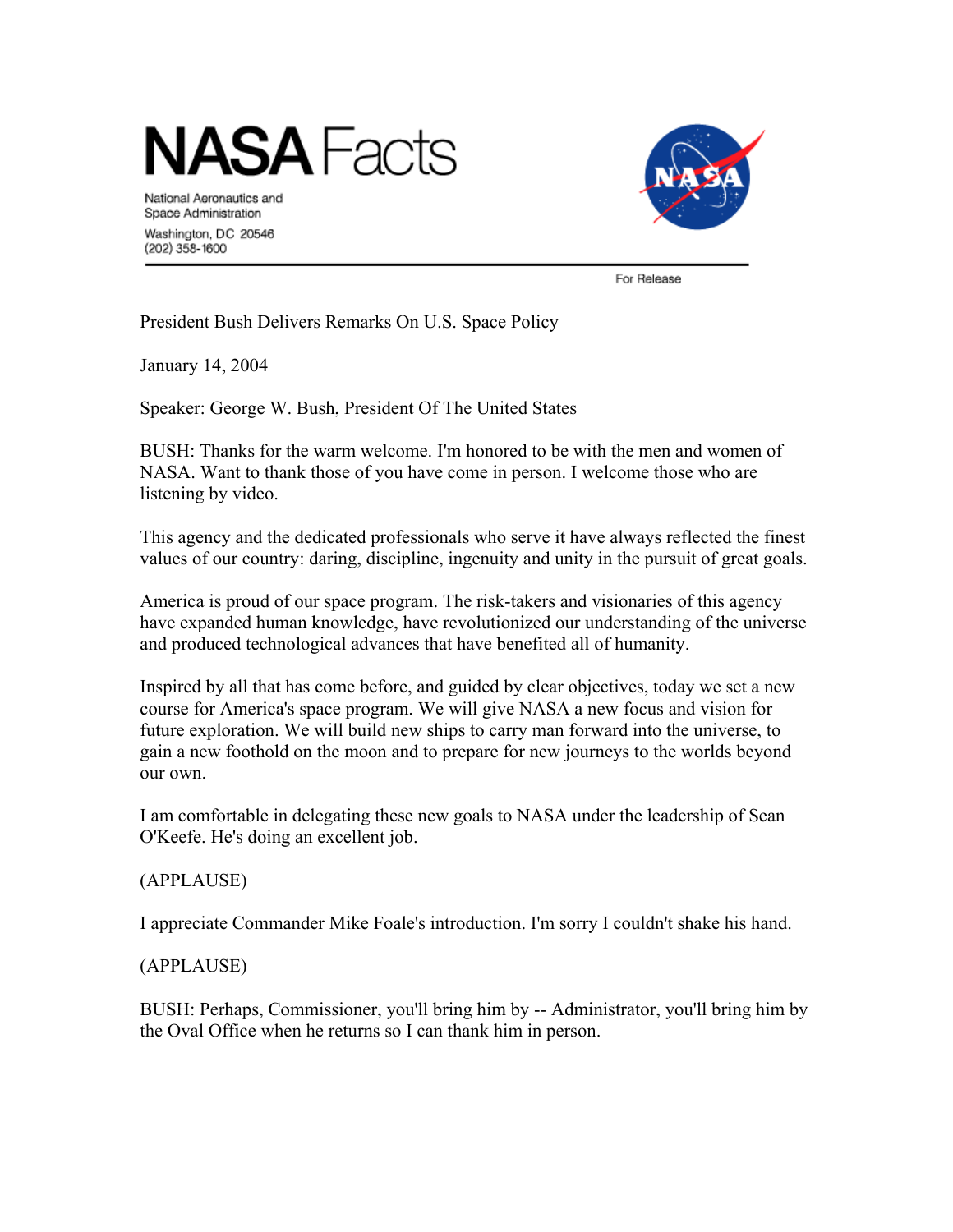I also know he is in space with his colleague, Alexander Kaleri, who happens to be a Russian, a cosmonaut. I appreciate the joint efforts of the Russians with our country to explore.

I want to thank the astronauts who are with us, the courageous special entrepreneurs who set such a wonderful example for the young of our country.

## (APPLAUSE)

And we got some veterans with us today. I appreciate the astronauts of yesterday who are with us as well, who inspired the astronauts of today to serve our country.

I appreciate so very much the members of Congress being here. Tom Delay is here, leading a House delegation. Senator Nelson is here from the Senate.

I am honored that you all have come. I appreciate your interest in this subject. It is a subject that is...

## (LAUGHTER)

It's a subject that's important to this administration. It's a subject that's mighty important to the country and to the world.

Two centuries ago, Meriwether Lewis and William Clark left St. Louis to explore the new lands acquired in the Louisiana Purchase. They made that journey in the spirit of discovery to learn the potential of the vast new territory and to chart the way for others to follow.

America has ventured forth into space for the same reasons. We've undertaken space travel because the desire to explore and understand is part of our character. And that quest has brought tangible benefits that improve our lives in countless ways.

The exploration of space has led to advances in weather forecasting, in communications, in computing, search and rescue technology, robotics and electronics.

Our investment in space exploration helped to create our satellite telecommunications network and the Global Positioning System.

Medical technologies that help prolong life, such as the imaging processing used in CAT scanners and MRI machines, trace their origins to technology engineered for the use in space.

Our current programs and vehicles for exploring space have brought us far, and they have served us well.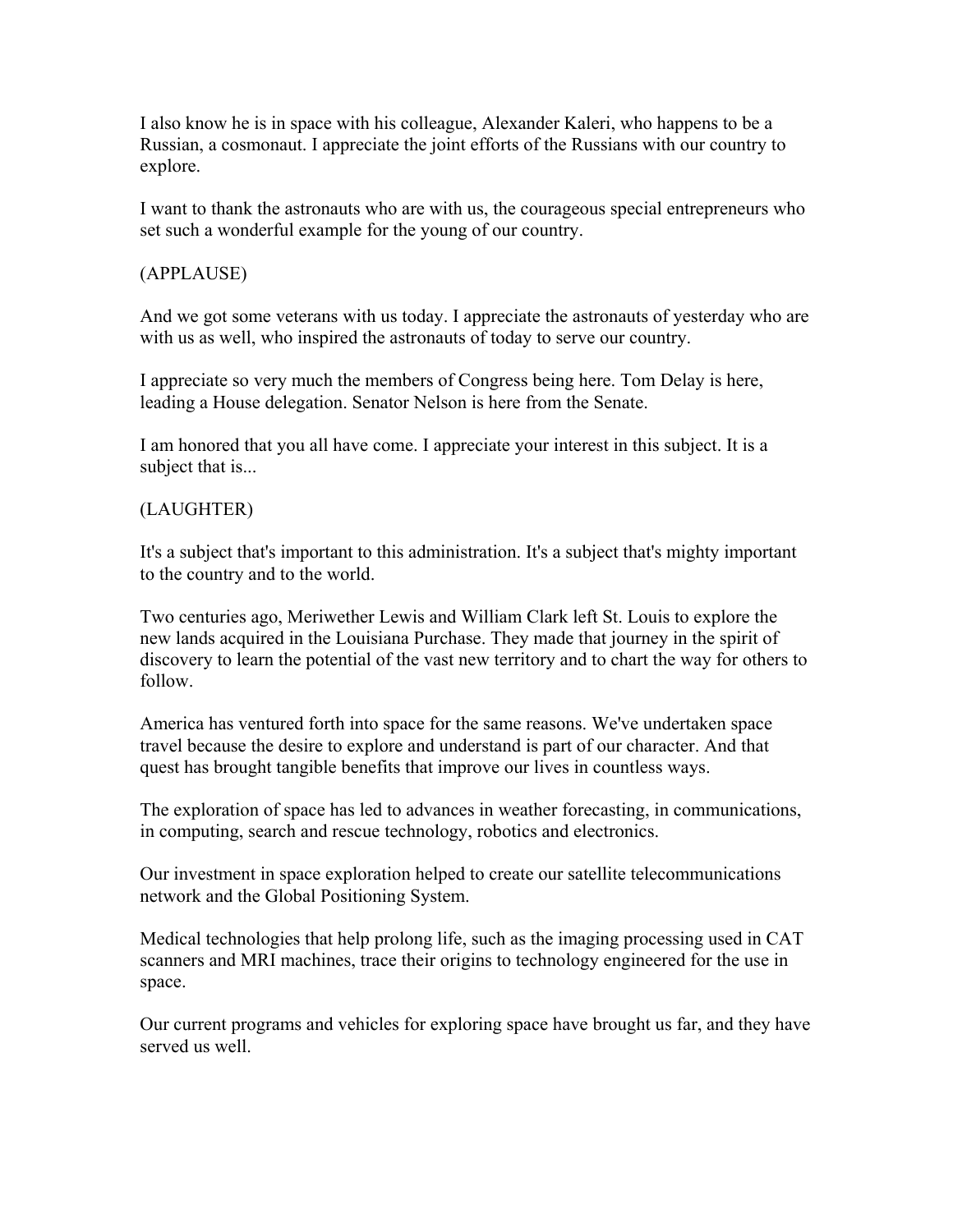The space shuttle has flown more than a 100 missions. It has been used to conduct important research and to increase the sum of human knowledge.

Shuttle crews and the scientists and engineers who support them have helped build the International Space Station.

Telescopes, including those in space, have revealed more than 100 planets in the last decade alone. Probes have shown us stunning images of the rings of Saturn and the outer planets of our solar system. Robotic explorers have found evidence of water, a key ingredient for life on Mars and on the moons of Jupiter.

At this very hour, the Mars exploration rover Spirit is searching for evidence of life beyond the Earth.

Yet for all these successes, much remains for us to explore and to learn.

In the past 30 years, no human being has set foot on another world or ventured farther up into space than 386 miles, roughly the distance from Washington, D.C., to Boston, **Massachusetts** 

America has not developed a new vehicle to advance human exploration in space in nearly a quarter century.

It is time for America to take the next steps.

Today I announce a new plan to explore space and extend a human presence across our solar system. We will begin the effort quickly, using existing programs and personnel. We'll make steady progress, one mission, one voyage, one landing at a time.

Our first goal is to complete the International Space Station by 2010. We will finish what we have started. We will meet our obligations to our 15 international partners on this project.

We will focus our future research aboard this station on the long-term effects of space travel on human biology. The environment of space is hostile to human beings. Radiation and weightlessness pose dangers to human health. And we have much to learn about their long-term effects before human crews can venture through the vast voids of space for months at a time.

Research on board the station and here on Earth will help us better understand and overcome the obstacles that limit exploration. Through these efforts, we will develop the skills and techniques necessary to sustain further space exploration.

To meet this goal, we will return the space shuttle to flight as soon as possible, consistent with safety concerns and the recommendations of the Columbia Accident Investigation Board.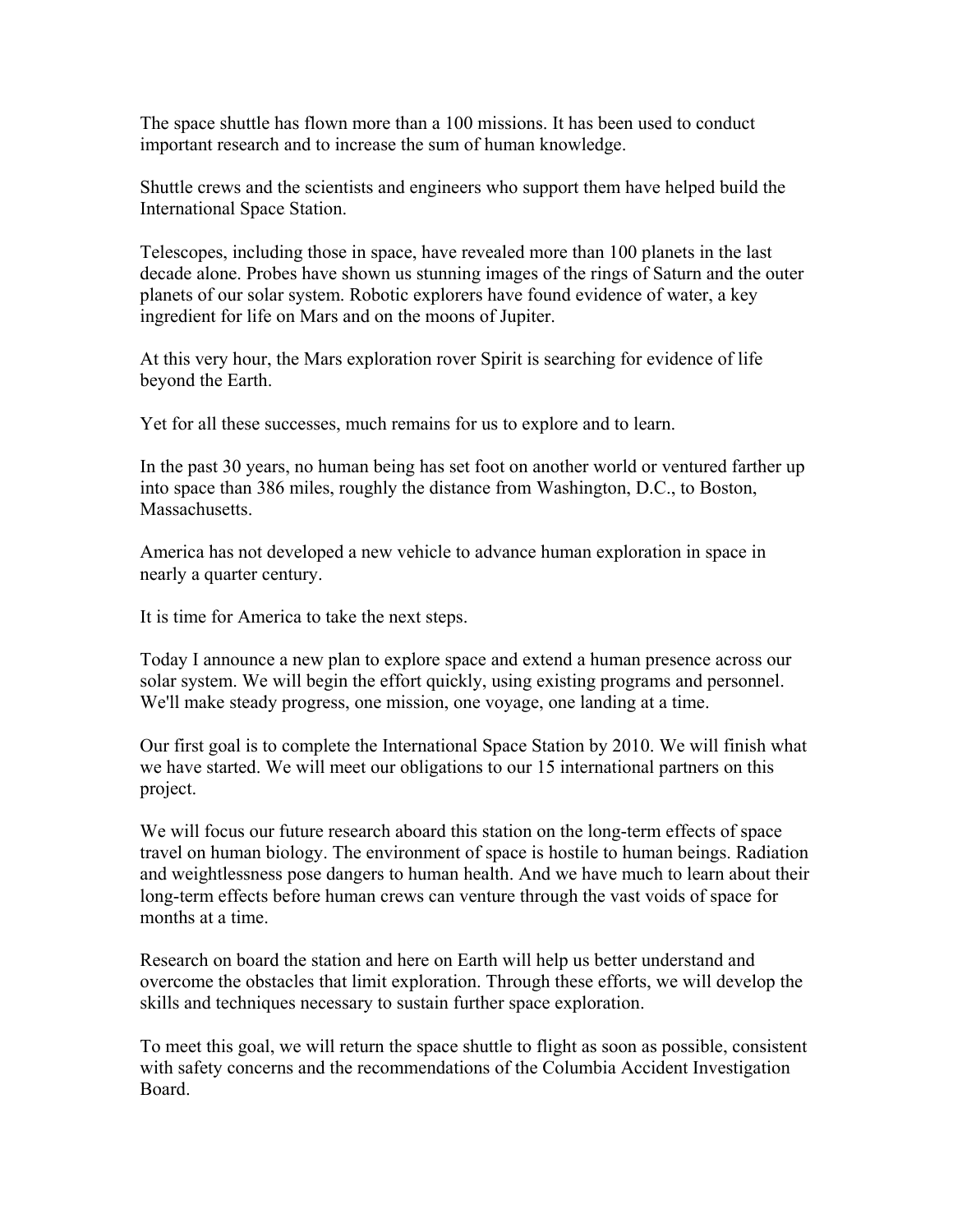The shuttle's chief purpose over the next several years will be to help finish assembly of the International Space Station. In 2010, the space shuttle, after nearly 30 years of duty, will be retired from service.

Our second goal is to develop and test a new spacecraft, the crew exploration vehicle, by 2008, and to conduct the first manned mission no later than 2014.

The crew exploration vehicle will be capable of ferrying astronauts and scientists to the space station after the shuttle is retired. But the main purpose of this spacecraft will be to carry astronauts beyond our orbit to other worlds. This will be the first spacecraft of its kind since the Apollo command module.

Our third goal is to return to the moon by 2020, as the launching point for missions beyond.

Beginning no later than 2008, we will send a series of robotic missions to the lunar surface to research and prepare for future human exploration.

Using the crew exploration vehicle, we will undertake extended human missions to the moon as early as 2015, with the goal of living and working there for increasingly extended periods of time.

Eugene Cernan, who is with us today, the last man to set foot on the lunar surface. He said this as he left: "We leave as we came and, god willing, as we shall return, with peace, and hope for all mankind."

America will make those words come true.

#### (APPLAUSE)

Returning to the moon is an important step for our space program. Establishing an extended human presence on the moon could vastly reduce the cost of further space exploration, making possible ever more ambitious missions.

Lifting heavy spacecraft and fuel out of the Earth's gravity is expensive.

Spacecraft assembled and provisioned on the moon could escape its far-lower gravity using far less energy and thus far less cost.

Also the moon is home to abundant resources. Its soil contains raw materials that might be harvested and processed into rocket fuel or breathable air.

We can use our time on the moon to develop and test new approaches and technologies and systems that will allow us to function in other, more challenging, environments.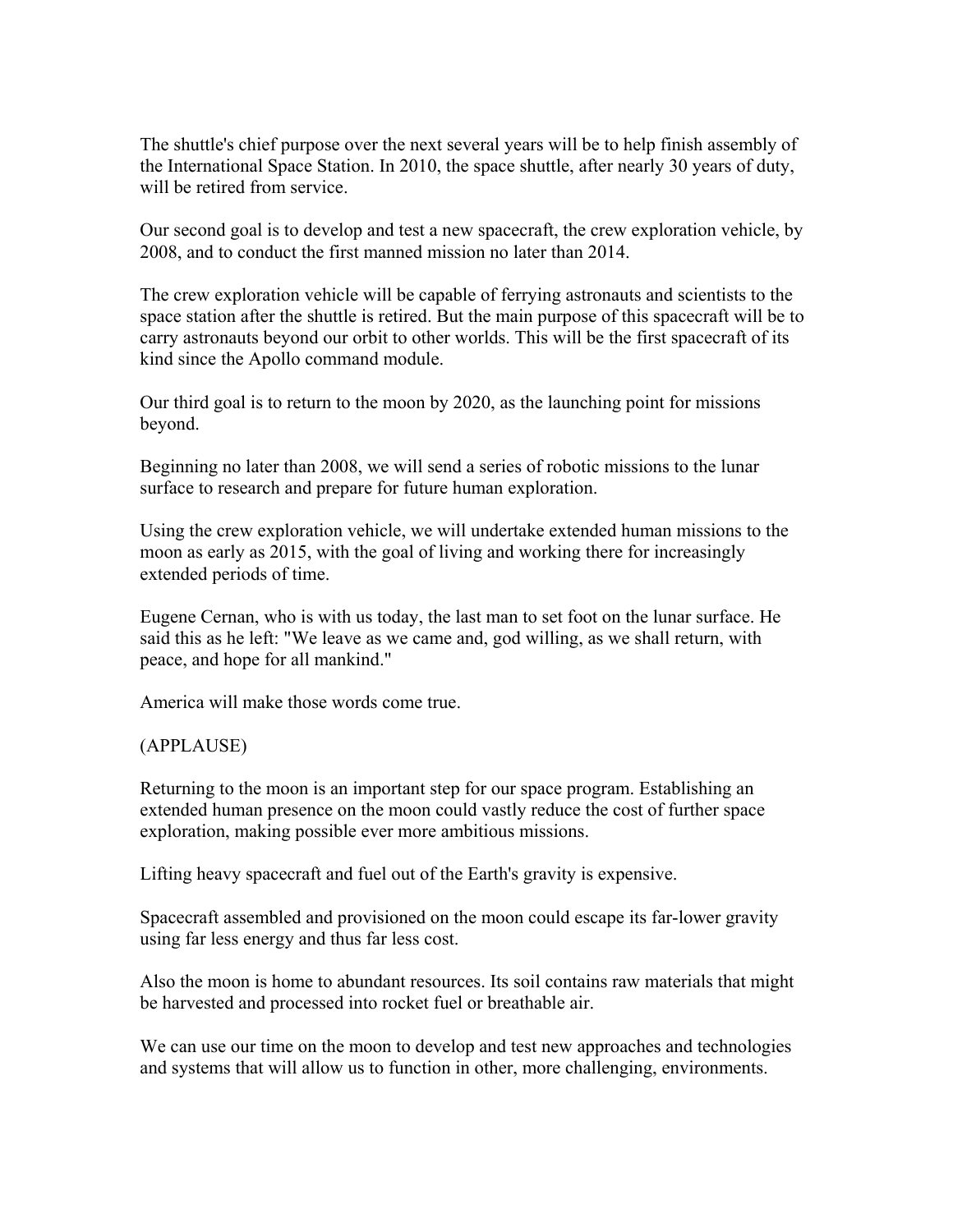The moon is a logical step toward further progress and achievement.

With the experience and knowledge gained on the moon, we will then be ready to take the next steps of space exploration: human missions to Mars and to worlds beyond.

# (APPLAUSE)

Robotic missions will serve as trailblazers, the advanced guard to the unknown. Probes, landers and other vehicles of this kind continue to prove their worth, sending spectacular images and vast amounts of data back to Earth.

Yet the human thirst for knowledge ultimately cannot be satisfied by even the most vivid pictures or the most detailed measurements. We need to see and examine and touch for ourselves. And only human beings are capable of adapting to the inevitable uncertainties posed by space travel.

As our knowledge improves, we'll develop new power generation, propulsion, life support and other systems that can support more distant travels.

We do not know where this journey will end. Yet we know this: Human beings are headed into the cosmos.

## (APPLAUSE)

And along this journey, we'll make many technological breakthroughs. We don't know yet what those breakthroughs will be. But we can be certain they'll come and that our efforts will be repaid many times over.

We may discover resources on the moon or Mars that will boggle the imagination, that will test our limits to dream.

And the fascination generated by further exploration will inspire our young people to study math and science and engineering and create a new generation of innovators and pioneers.

This will be a great and unifying mission for NASA. And we know that you'll achieve it.

I've directed Administrator O'Keefe to review all of NASA's current space flight and exploration activities and direct them toward the goals I have outlined.

I'll also form a commission of private- and public-sector experts to advise on implementing the vision that I've outlined today. This commission will report to me within four months of its first meeting.

I'm today naming former Secretary of the Air Force Pete Aldrich to be the chair of the commission.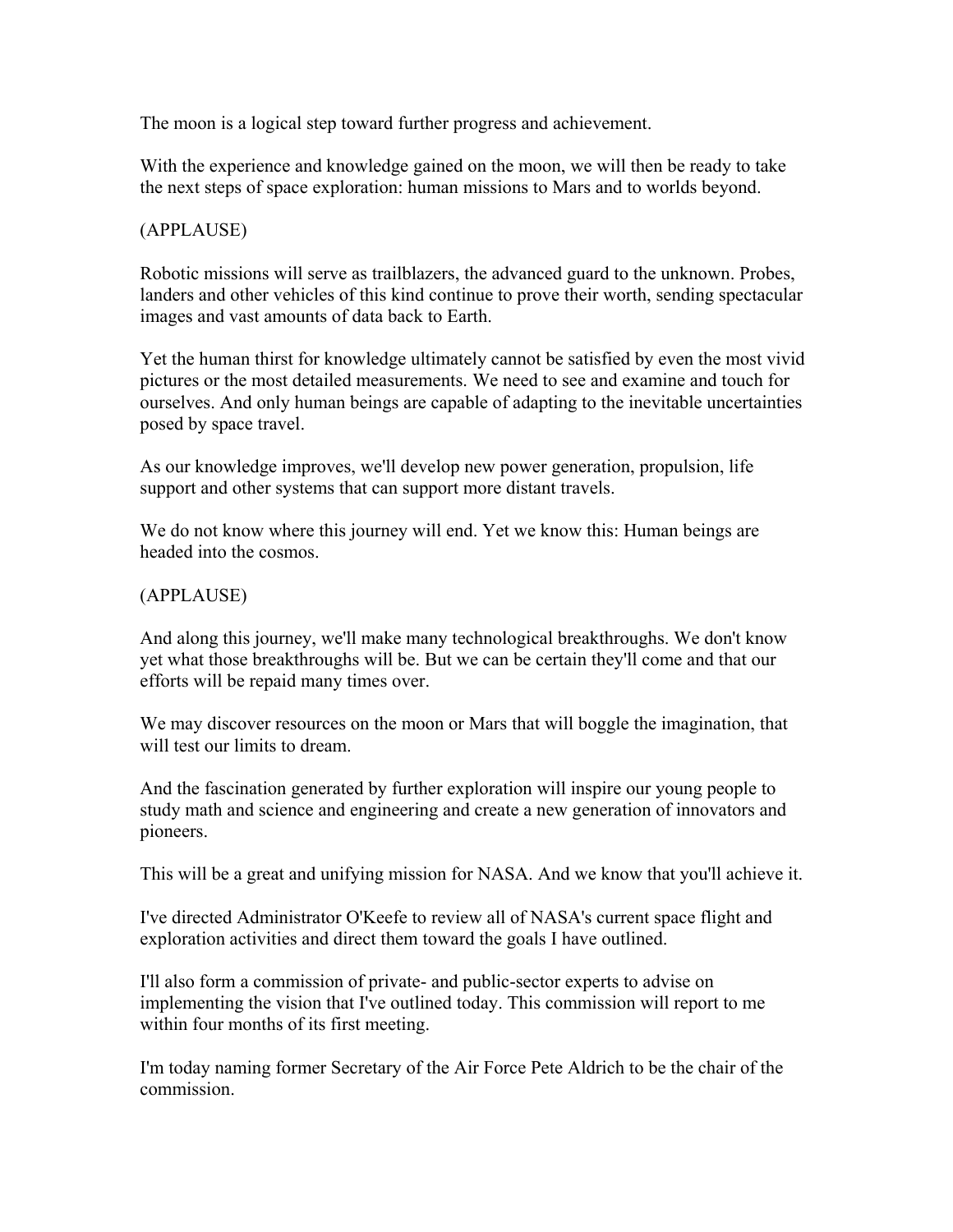(APPLAUSE)

Thank you for being here today, Pete.

He has tremendous experience in the Department of Defense and the aerospace industry. And he is going to begin this important work right away.

We'll invite other nations to share the challenges and opportunities of this new era of discovery.

The vision I outline today is a journey, not a race.

And I call on other nations to join us on this journey, in the spirit of cooperation and friendship.

Achieving these goals requires a long-term commitment. NASA's current five-year budget is \$86 billion. Most of the funding we need for the new endeavors will come from re-allocating \$11 billion from within that budget.

We need some new resources, however. I will call upon Congress to increase NASA's budget by roughly a billion dollars spread over the next five years.

This increase, along with the refocusing of our space agency, is a solid beginning to meet the challenges and the goals that we set today.

This is only a beginning. Future funding decisions will be guided by the progress that we make in achieving these goals.

We begin this venture knowing that space travel brings great risks. The loss of the space shuttle Columbia was less than one year ago.

Since the beginning of our space program, America has lost 23 astronauts and one astronaut from an allied nation, men and women who believed in their mission and accepted dangers.

As one family member said: The legacy of Columbia must carry on for the benefit of our children and yours.

Columbia's crew did not turn away from the challenge, and neither will we.

#### (APPLAUSE)

Mankind is drawn to the heavens for the same reason we were once drawn into unknown lands and across the open sea. We choose to explore space because doing so improves our lives and lifts our national spirit.